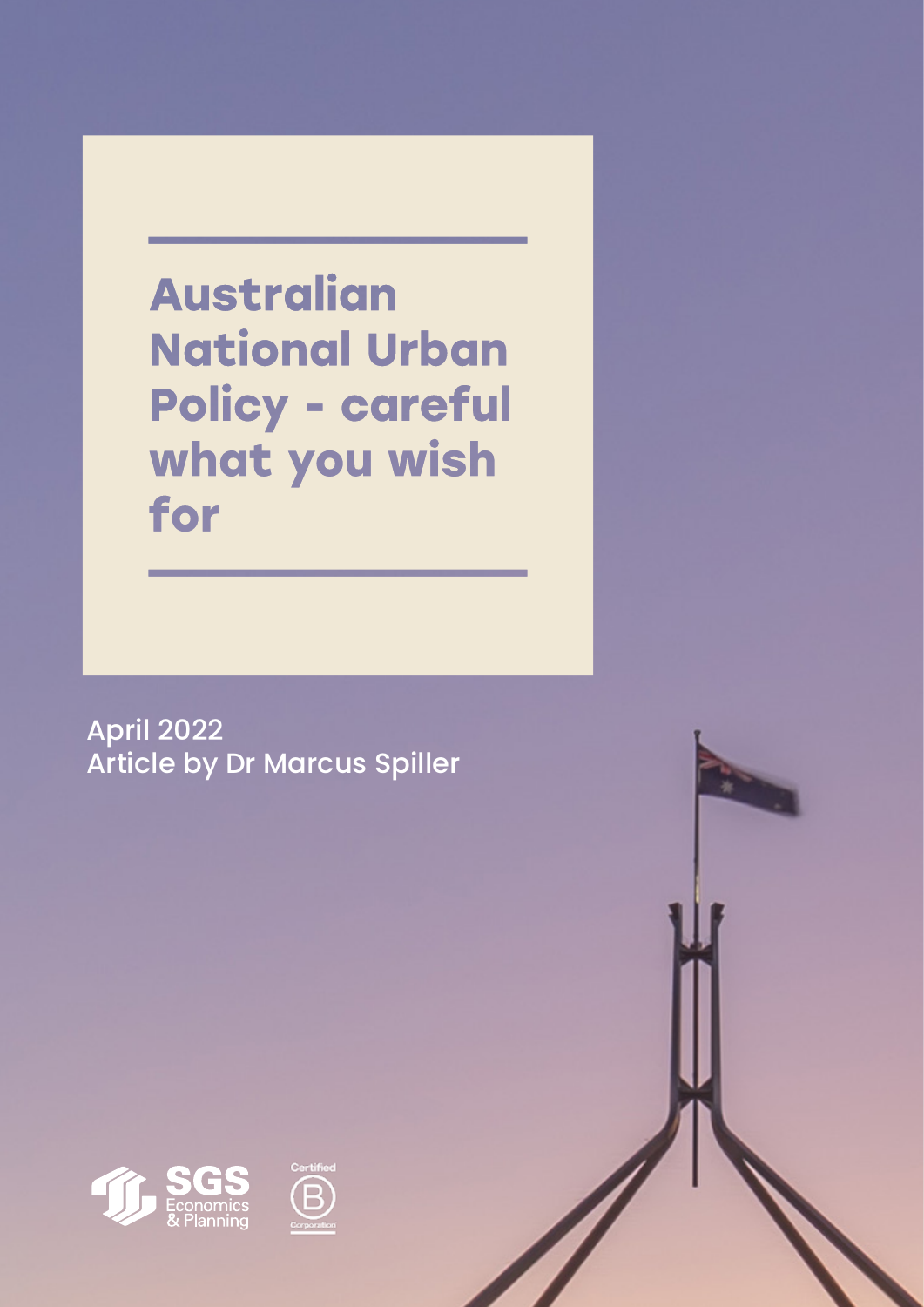# Australian National Urban Policy – careful what you wish for

April 2022 By Dr Marcus Spiller

Come federal election time many in the urban policy community search for signs that an incoming Commonwealth Government will show stronger leadership on cities. In their anticipation, some will hark back to the glory days of national urban policy, prosecuted by the all-reform, all-action Whitlam Labor Government of the 1970s.

In his famous campaign launch speech of November 1972, Whitlam put urban policy at the centre of his visionary agenda. He said …

"… Labor believes that the national government must involve itself directly in cities. Practically every major national problem relates to cities. A national government which cuts itself off from responsibility for the nation's cities is cutting itself off from the nation's real life. A national government which has nothing to say about cities has nothing relevant or enduring to say about the nation or the nation's future."

Upon Labor's election a month later, Whitlam promptly and energetically thrust the Commonwealth Government into all manner of 'urban issues' previously seen to be exclusively in the jurisdiction of the States and Territories. These included building entirely new cities to relieve pressure on rapidly growing capital cities, sewering the suburbs, saving inner city heritage from the then rampant wrecking balls of developers, supporting local and regional

communities to organise and articulate their priority infrastructure needs, setting up land commissions to push down the price of suburban homes for first time buyers, and many more.

The Commonwealth had a clear vision for Australian cities and led from the front. It coaxed, cajoled, bribed, and monstered the States and Territories to get on board.

Is this the kind of leadership and national urban policy we need now? After all, our cities today are beset by a spookily similar array of structural challenges as they were back in the 1970s, but with climate change thrown into the mix.

Well, careful what you wish for. In many respects, it would be better if the Commonwealth scaled back its involvement in urban policy and let State and local governments get on with the job.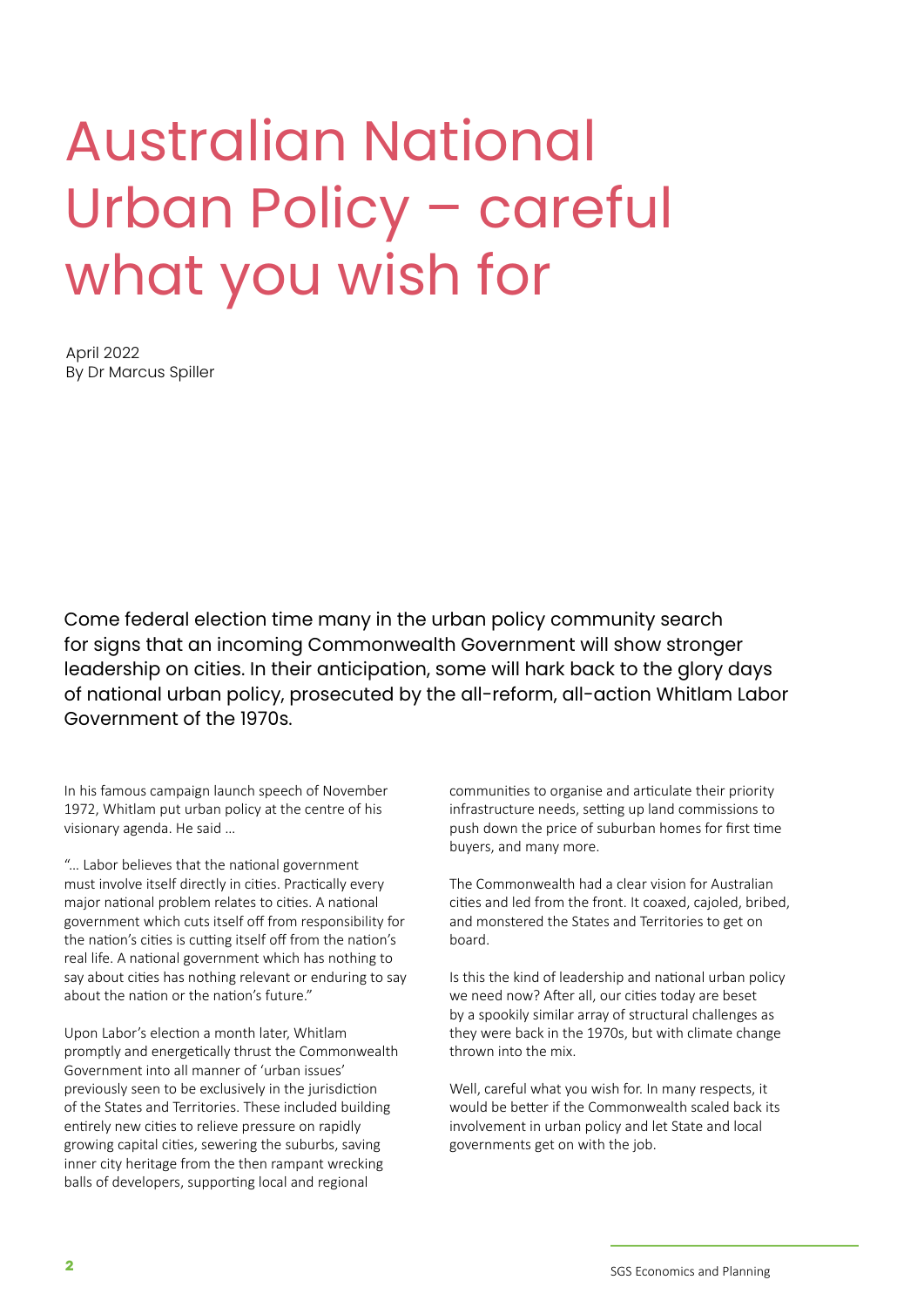## What should the role of the commonwealth be when it comes to towns and cities?

It is important to ask two basic questions. Firstly, why do we have a Commonwealth Government? Secondly, what value can it add to the sustainability, prosperity, and inclusiveness of our towns and cities over and above that which can be achieved by the States, Territories and local governments empowered to fulfil their mandates?

One of the founding purposes of the Commonwealth is the achievement of reasonably even living standards across the nation through 'horizontal fiscal equalisation'. This means topping up the self-generated revenues of States and Territories which have smaller tax bases or inherently higher costs due to, say, geographic scale. Equalisation is also pursued via a largely centralised tax and transfer system. These systems can always be improved. But overall, Australia performs pretty well by world standards on horizontal equalisation.

If we assume that the States and Territories are more or less on a level playing field when it comes to managing settlement patterns in their respective jurisdictions, what more do we want the Commonwealth to do on cities, if anything?

Applying the subsidiarity test, there is no point in the Commonwealth duplicating the urban planning, infrastructure, and community building programs that the State and Territory and local governments would see as core business for their own jurisdictions. This notwithstanding, Prime Minister Morrison has waved away concerns about duplication, arguing that local communities are the winners from all this attention and, to paraphrase, 'what could be wrong with that?' For a start there is the sheer waste involved in function duplication.

Then there is the undermining of faith in institutions and the political process.

It is very tempting for the Commonwealth Government to use its fiscal power – it collects way more taxes than needed to deliver its constitutionally mandated functions in national security, trade, national economic integration, and fiscal equalisation – to curry favour with local communities if there is an electoral advantage in the offing.

We have seen this with federal grant programs for all manner of (very) local infrastructures, from changing sheds for sporting clubs to high street commuter car parks where, apparently, Ministers (no less) have unfettered discretion on which voters get the lollies. Communities seeing Ministers bypassing institutional protocols, like independent civil service advice on project merits and the logical allocation of functions across the spheres of governance, can be forgiven for a creeping cynicism that politicians are only in it for the power.

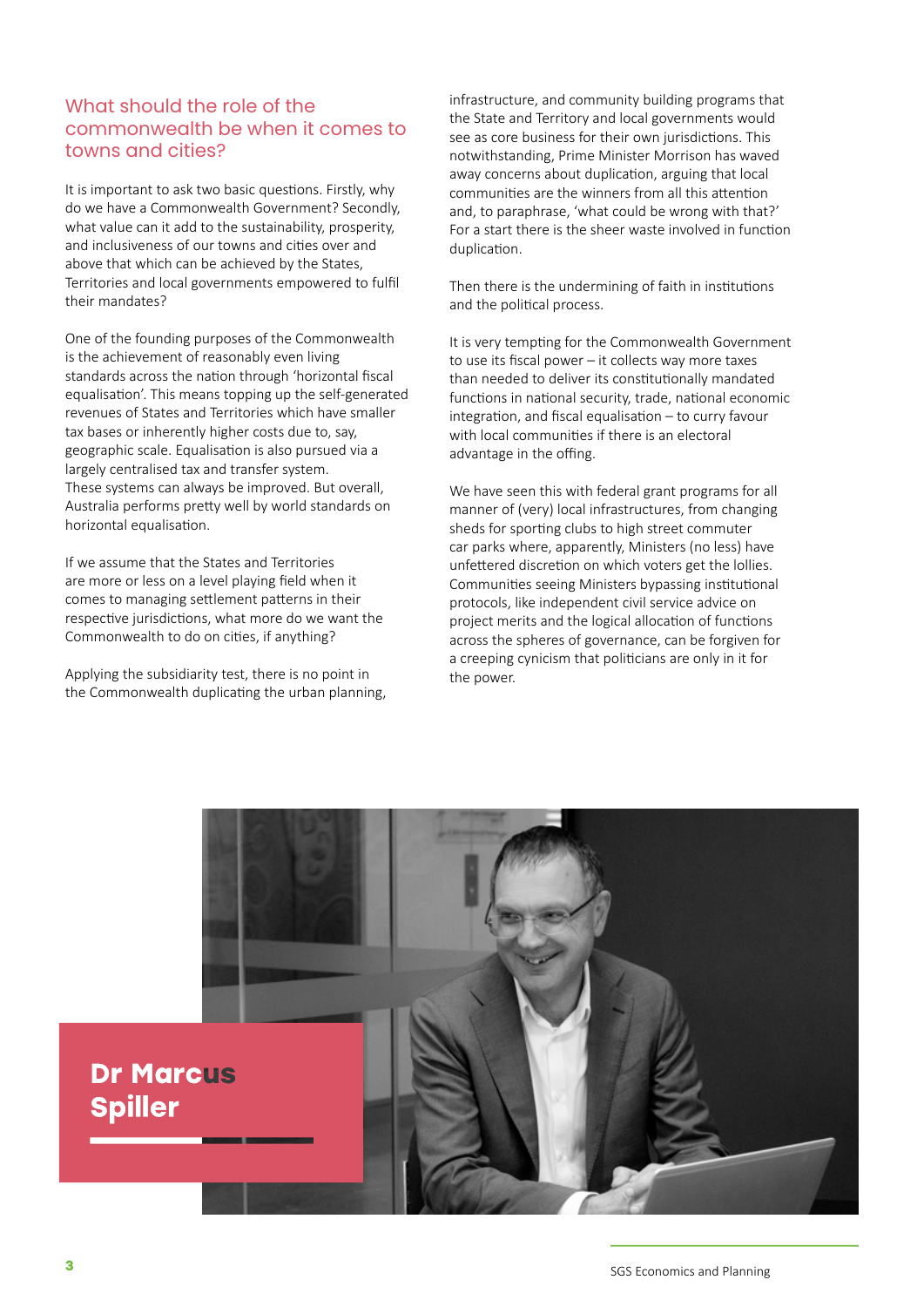

Moreover, reckless meddling in the service functions of subsidiary layers of government fosters an insidious obfuscation of accountability in our democracy. If the Commonwealth is doing the same things as the States, Territories, and local governments, who does the citizen hold responsible when services are not up to scratch? The facile retort is that 'people don't care which level of government is delivering the service in question, so long as it is delivered'.

However, this rhetoric leaves the citizen a victim of an incessant blame game between the spheres of governance, especially if the Commonwealth is deploying funds which, in a strict subsidiarity regime, would have flowed to the States and Territories to support their functions. The Commonwealth blames the States for inefficiency in service provision; the States blame the Commonwealth for inadequate resources. This too stokes cynicism and undermines democratic institutions.

Subsidiarity calls for policy making and service delivery, and the tax raising to support these services, to be undertaken by the most decentralised sphere of governance competent to take on the service or laws in question. Distribution of functions and revenue raising according to this principle should ensure the best match between what citizens prefer and what governments deliver, recognising all the while that this

optimisation should be occurring on a sound platform of horizontal fiscal equalisation. Because subsidiary governments like the States, Territories, and local government stick to a mandate within their bailiwick, they can differentiate their respective tax/spend/ regulate regimes without compromising choices open to higher-order communities within which they nest. This differentiation also supports innovation in public policy.

It might be obvious to many, if not all, that the Commonwealth is not best placed to treat with local communities on the tax/spend/regulatory trade-offs involved in resolving which sports groups require changing sheds or whether commuter car parks should be part of a transport plan for a city or corridor. It would be much better if the Commonwealth returned these funds, untied, to the States and Territory Governments who are demonstrably more competent in the subsidiarity sense to make these resource allocation decisions.

This is not to say that, as urban policy involves placebased infrastructure and planning regulation, the Commonwealth has no role in cities, but it does mean that the Commonwealth should be careful about where and when to intervene, lest it undermines the nation's capacity to evolve a more sustainable pattern of settlement.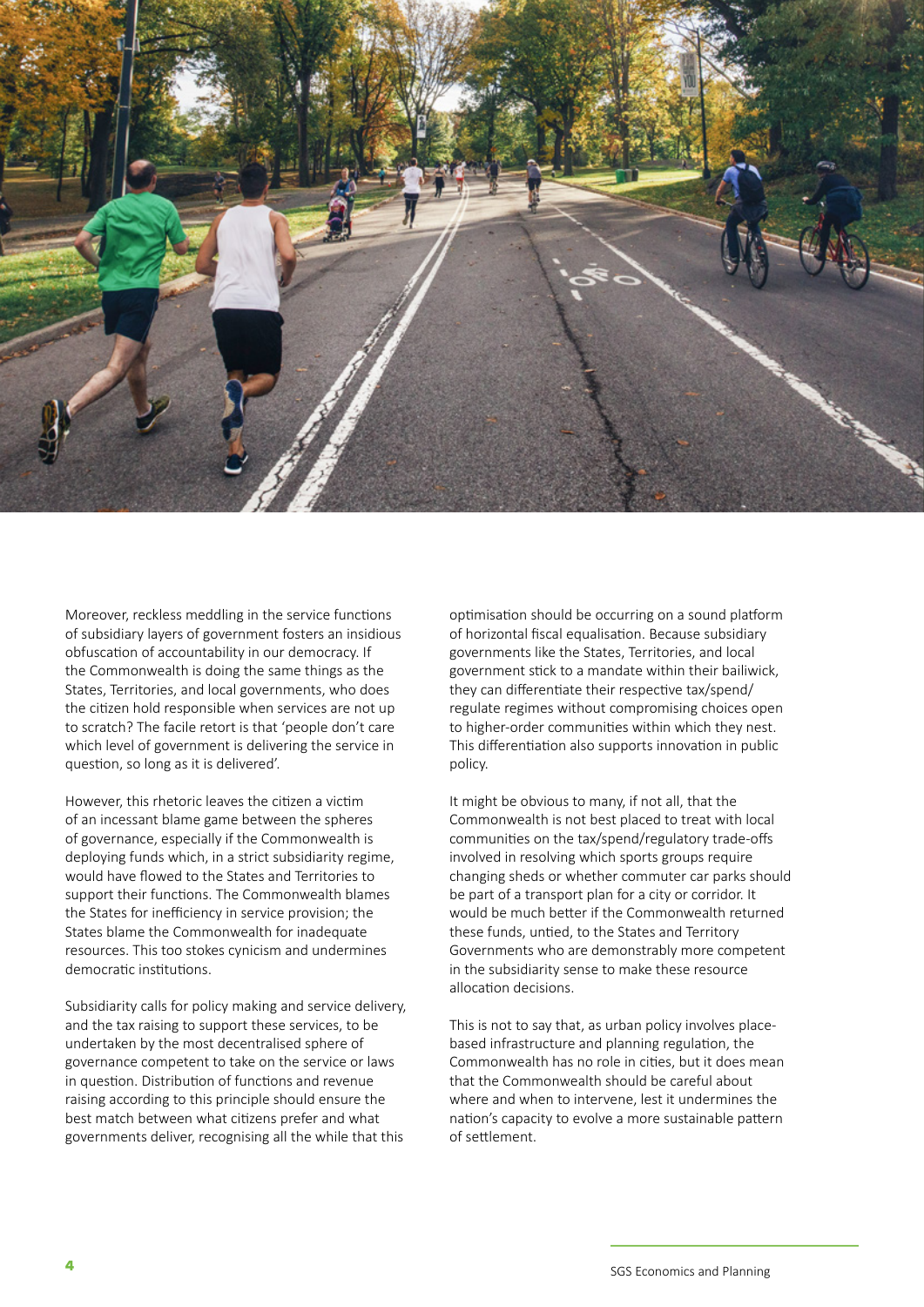The Commonwealth's role should be circumscribed by the achievement of city outcomes which the Government deems to be essential in the national (not State, Territory, or local) interest, but which cannot be expected to arise as a natural outworking of State, Territory, and local governments operating within their respective tax, spend, and regulatory competencies.

'National interests' are those that are outside the subsidiarity remit of the States and Territories. They relate to national economic integration or trade between the States, stewardship of the national economy, national security, and international relations (including treaties). Viewed though this lens, the Commonwealth can have legitimate expectations for Australia's settlement pattern and cities that may not be spontaneously fulfilled by the States and Territories implementing planning and infrastructure policies acting in their own interests.

For example, the Commonwealth may judge that Australia's north should be more heavily populated for security reasons. It may want to see tougher or faster emissions abatement in urban development, in line with the country's international undertakings (though, to date, it has been the States that have set the pace on these issues). The Commonwealth may see national productivity gains in knitting together the labour markets of the major metropolises through better transport links.

In a limited number of areas, the Commonwealth is mandated to act directly to advance these national interests in urban development. Of note is the federal government's jurisdiction over cross border transport and aviation. It can act unilaterally in these matters, and – strictly speaking – under the subsidiarity principle, the States and Territories will be obliged to adapt their planning and investment decisions in line with these higher order decisions.

Outside of interstate trade and aviation, the Commonwealth must find a way of getting the States and Territories to modify their investment and planning decisions at the margin to give effect to nationally defined interests. This is the Rubicon that Whitlam decided to cross. That Government chose to use its superior fiscal power to force its way into the subsidiary domain of the States and Territories. In the years since, the Commonwealth has variously instituted local grant programs where Ministers have unfettered discretion as discussed, pre-empted State infrastructure choices by tying billions of dollars in State transfers to particular projects, and insisted on being a party at the table when metro or regional

plans are being drawn up – such as occurs with the Government's current 'City Deals' program.

Whitlam made no secret of the fact that he saw the States and Territories as an anachronism of the colonial age. In his vision, these jurisdictions would be gone, and Australia would operate in a two-tier subsidiarity system – Canberra dealing directly with regional governments.

But if one works with the reality and, indeed, the value of State and Territory governments and the local governments working under their auspices, an expansive 'direct action' position on the part of the Commonwealth in urban policy risks serious institutional damage and a diminished democracy as discussed.

The alternative to the direct-action approach would involve 'nudging' the States and Territories rather than invading their space, perhaps through the provision of additional, untied, financial assistance over and above that required for horizontal fiscal equalisation.

Outside of the urban policy area, this approach is well-illustrated by the Hawke/Keating Government's 'micro-economic reform' program initiated in the mid-1980s and carried forward by the subsequent Howard Government. The Commonwealth prompted the States to make multiple regulatory reforms outside of the federal government's jurisdiction but which were seen to be vital to the national interest, by providing up-front and performance-based payments designed to share the tax dividend arising from productivityenhancing changes to competition laws and public ownership of infrastructure.

We can certainly argue about the substantive merits of the market liberalisation program pursued under the banner of micro-economic reform. However, as an exercise in Commonwealth-State relations in pursuit of national goals, it was exemplary.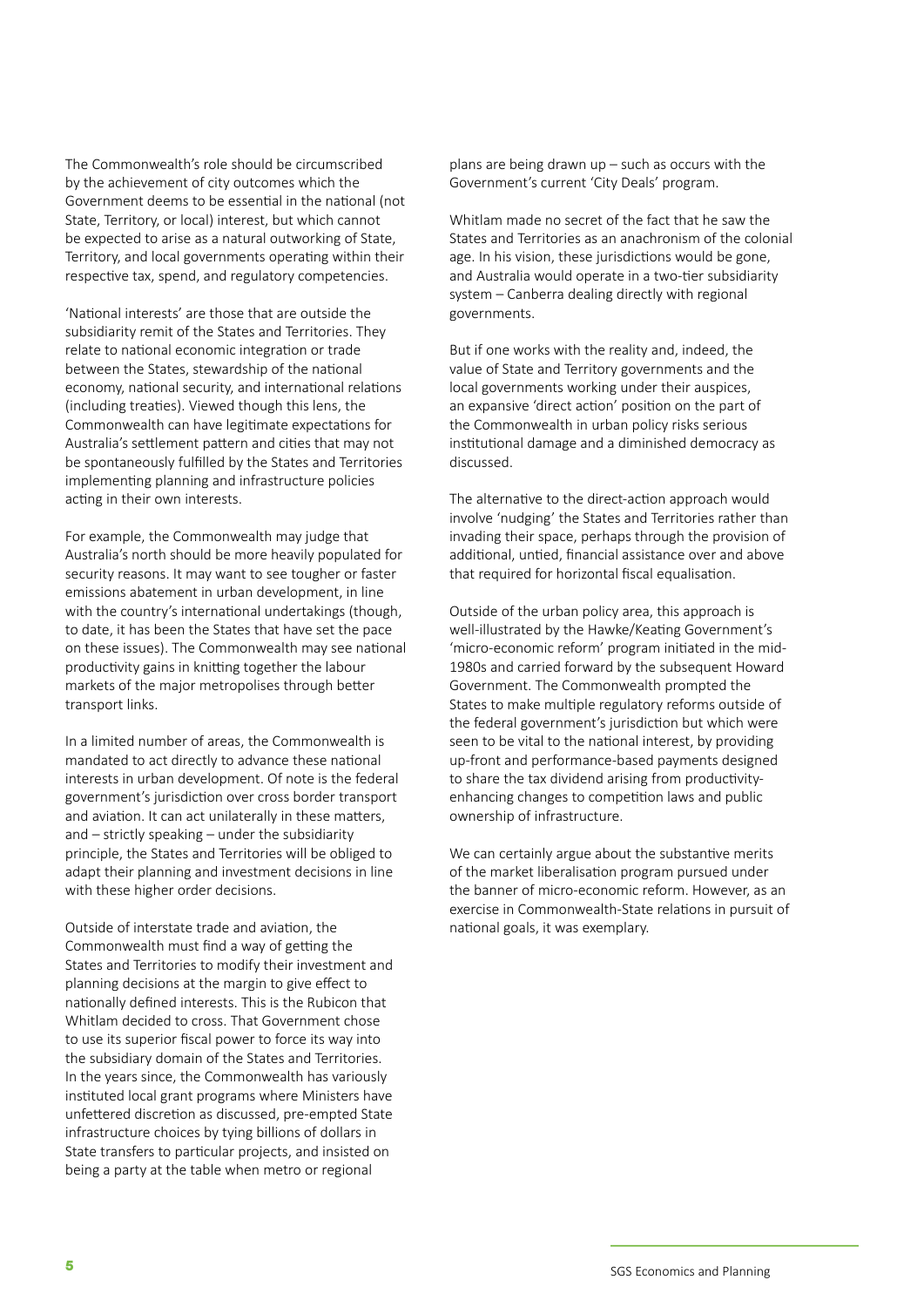## What might a contemporary national urban policy look like?

A contemporary national urban policy which respects the role and value offered by State, Territory, and local governments would have 4 distinguishing features:

Firstly, it would be explicitly premised on the assumption that subsidiary governments are competent within their own jurisdictions and can be relied upon to act responsibly in the best interests of their constituencies. This might sound gratuitous. Historically, however, there are many examples of the Commonwealth treating the States and Territories with disdain, including Whitlam's cavalier critique of the need for the States, Keating's derisive quip to 'never get between a State Premier and a bucket of money' – notwithstanding that much of the money in question was (and is) rightfully due to these jurisdictions – and the current Commonwealth Government's entirely unapologetic meanderings into hyper-local infrastructure decisions. The leadership and superior competence in local matters demonstrated by State, Territory and local governments in the context of the COVID-19 pandemic may have caused a reset on these prejudices.

Secondly, the Commonwealth needs to do the hard thinking required to clearly articulate what the 'national interest' is in settlement patterns and cities. The test is not whether the matter in question has national consequences; most urban matters, including local development controls, would meet this criterion, as we have seen argued in the recent Falinski Committee report into housing affordability. Rather, the test is a more nuanced and challenging one. As discussed, it requires precise definition of what the nation requires in its urban and regional development patterns that cannot be expected to arise 'naturally' as a result of the States, Territories, and local governments going about their business within their competency mandates.Mostly, the work of subsidiary governments will be delivering outcomes that align with national interests simply because of the broad

alignment between State and national constituency interests.

There will be, however, a handful of areas where a Commonwealth nudge will be warranted. These need to be crisply defined and, ideally, expressed in measurable goals. These could be interpreted as a 'national settlement strategy', but would have a far narrower scope than, say, Whitlam's grand vision. It would be confined, perhaps, to inter-metropolitan links, accelerated climate adaption/mitigation in line with international treaties, and investments required to support national security.

Thirdly, the Commonwealth should direct its own jurisdictional investment and program spending in line with these national goals. The corollary of this is that the federal government would get out of investments and programs that do not have a clear link to these national interests. This means abolishing local community infrastructure grant programs and desisting from meddling in the infrastructure priorities established by the States and Territories under their own competencies. A further consequence of this approach should be a gradual transfer of baseload funding for infrastructure from the Commonwealth budget to State and Territory coffers. Infrastructure Australia could be repurposed to produce the national settlement strategy and to advise Government on what projects within its own jurisdiction are genuinely aligned to the national interest.

Fourthly, for areas outside its jurisdiction, the Commonwealth would establish a national urban adjustment fund. Channelling the micro-economic reform model, this would provide additional untied grants to States and Territories which sign up to deliver mutually agreed outcomes derived from the national settlement strategy. Infrastructure Australia's revised mandate could include oversight of these agreements and performance monitoring.

This is what we should be hearing about during the election campaign, not which car parks or change sheds the Commonwealth will deliver.